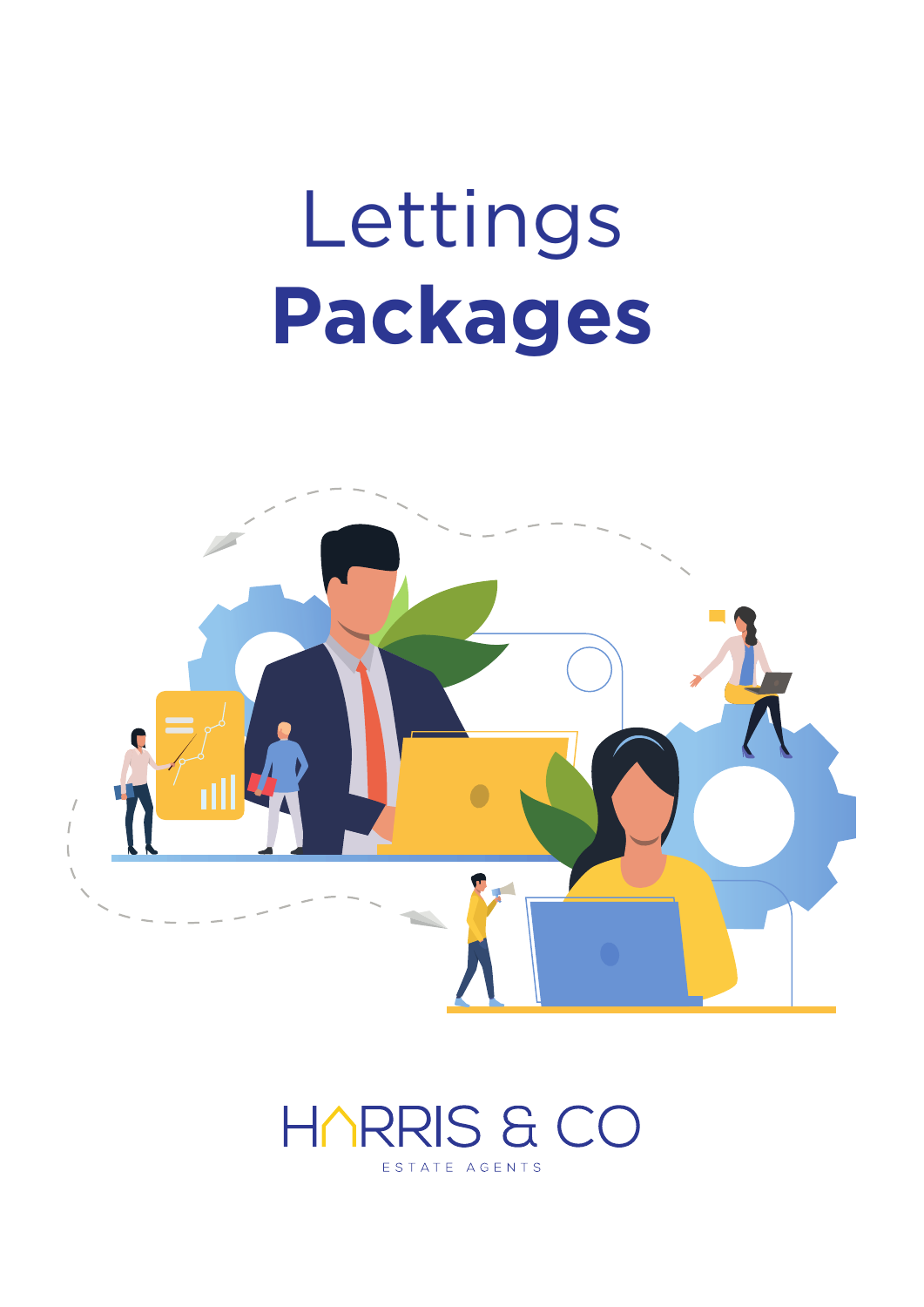

| <b>LETTINGS PACKAGES</b>                                                                               | <b>ADVERTISEMENT</b><br><b>ONLY</b> | <b>LET ONLY</b><br>(TENANT FIND) | <b>RENT</b><br><b>COLLECTION</b> | <b>FULL</b><br><b>MANAGEMENT</b> |
|--------------------------------------------------------------------------------------------------------|-------------------------------------|----------------------------------|----------------------------------|----------------------------------|
| <b>MONTHLY CHARGE OF RENT COLLECTED PLUS VAT.</b>                                                      | N/A                                 | N/A                              | 4%<br>(6% inc VAT)               | 10%<br>(12% inc VAT)             |
| ONE OFF INITIAL SET UP CHARGE                                                                          | $£175+Y$                            | £340+ Vat                        | £130+ Vat                        | £130+ Vat                        |
| Advertising                                                                                            | ✓                                   | ✓                                | ✓                                | ✓                                |
| Professional photographs                                                                               | ✓                                   | ✓                                | ✓                                | ✓                                |
| Order "To Let" board when requested                                                                    | ✓                                   | ✓                                | ✓                                | ✓                                |
| Accompanied viewings (where applicable)                                                                |                                     | ✓                                | ✓                                | ✓                                |
| Full reference, credit and affordability checks,<br>government right to rent checks                    |                                     | ✓                                | ✓                                | ✓                                |
| Preparation of legal documentations                                                                    |                                     | ✓                                | ✓                                | ✓                                |
| Informing relevant parties of tenant move in                                                           |                                     | ✓                                | ✓                                | ✓                                |
| Informing relevant parties of tenant move out                                                          |                                     |                                  | ✓                                | ✓                                |
| Collection of bond and protection with The Deposit<br><b>Protection Service</b>                        |                                     | ✓                                | ✓                                | ✓                                |
| Collection of rent using dedicated accounting software                                                 |                                     |                                  | ✓                                | ✓                                |
| Instruct energy performance certificate                                                                |                                     |                                  |                                  | ✓                                |
| Instruct gas safety check                                                                              |                                     |                                  |                                  | ✓                                |
| Instruct electrical condition report                                                                   |                                     |                                  |                                  | ✓                                |
| Advice from accredited property professional and<br>member of United Kingdom association of Safe Agent |                                     |                                  |                                  | ✓                                |
| Redress scheme 'The Property Ombudsman'                                                                | ✓                                   | ✓                                | ✓                                | ✓                                |
| Regular property inspections                                                                           |                                     |                                  |                                  | ✓                                |
| Pre-checkout guidelines for tenants                                                                    |                                     |                                  | ✓                                | ✓                                |
| Professional inventory check out                                                                       |                                     |                                  | ✓                                | ✓                                |
| Website property portal                                                                                |                                     |                                  | ✓                                | ✓                                |
| 24/7 Repair service on website                                                                         |                                     |                                  |                                  | ✓                                |
| Organise repair work to agreed limit                                                                   |                                     |                                  |                                  | ✓                                |
| 24/7 Emergency repair service log                                                                      |                                     |                                  |                                  | ✓                                |
| Handling deposit claims                                                                                |                                     |                                  | ✓                                | ✓                                |
| Serving notices to tenants                                                                             |                                     |                                  |                                  | ✓                                |
| Completion and submission of court paperwork and<br>bailiff paperwork where necessary                  |                                     |                                  |                                  | ✓                                |
| Attend court                                                                                           |                                     |                                  |                                  | ✓                                |
| Organise maintenance and property in void period                                                       |                                     |                                  |                                  | ✓                                |